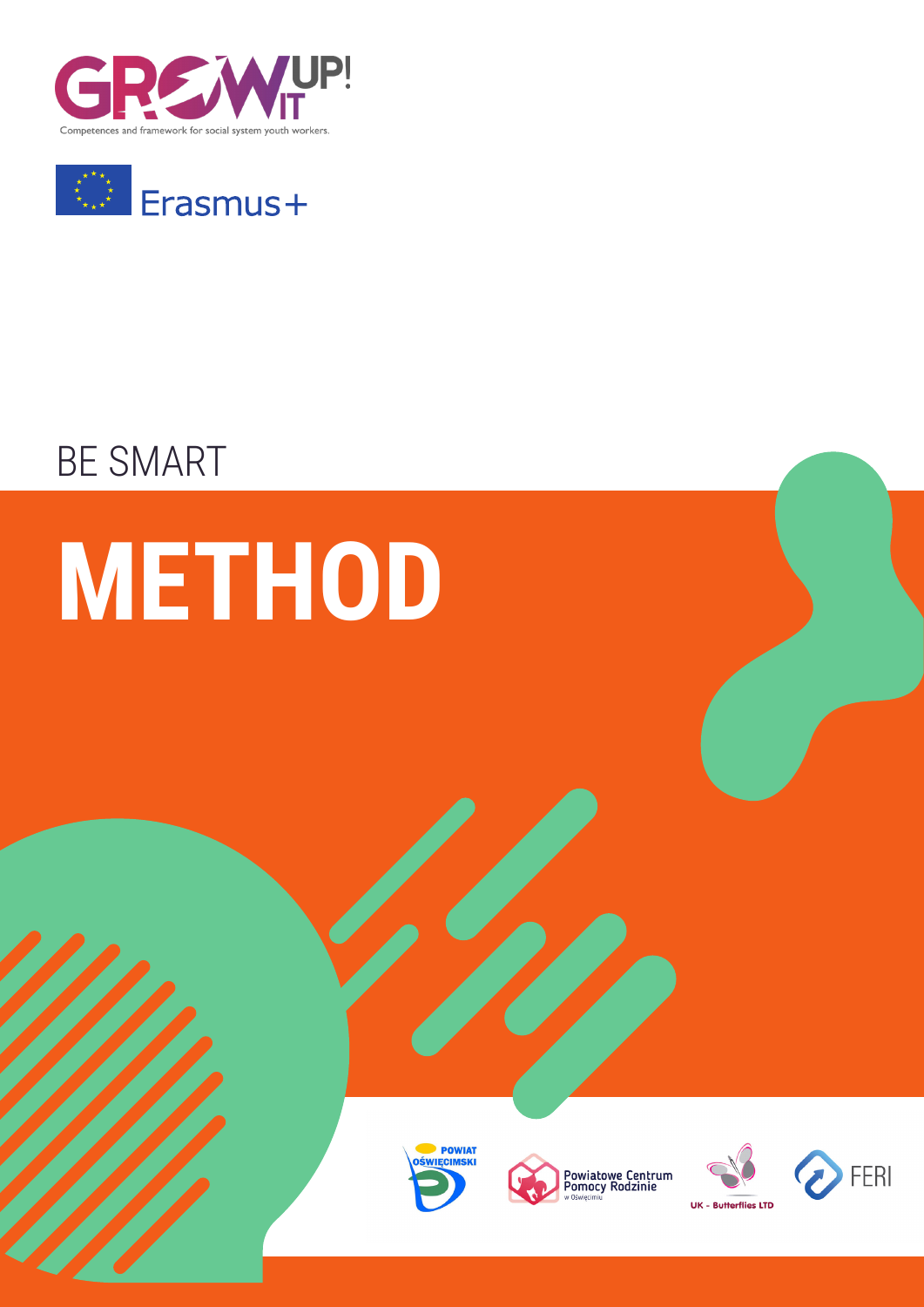

**BE SMART METHOD is one of the tools used in psychotherapy and coaching. According to this method, we ourselves have all the resources needed to achieve what we want and need and answer the question How to wisely like ourselves? Destructive beliefs about yourself and low self-esteem can hinder functioning in society and are a source of stress especially among young people.**

And yet the solution seems obvious - all you need is to like yourself, accept your flaws and imperfections, replace the concepts "I need" with "I want", "problem" with "situation".

The method uses the approach to the life of the Greek ancient philosopher Socrates. His favorite occupation was talking to people - Socratic dialogue. By asking questions, he made the interlocutor search for truth and wisdom.

As part of the work on improving and adapting the BE SMART method in therapeutic work, model scenarios for working with young people were developed along with full material - individual work cards and therapeutic cards. A training program has also been developed for use in the preparation of therapists, teachers, educators and guardians of young people at risk of social exclusion and those who are socially excluded. The materials indicate the necessary skills and knowledge that the user should have in order to be able to work using the BE SMART method.

The learning objectives - learning outcomes, in line with the qualification description standard and the developed training program have also been described in detail. The training program has a flexible structure, and its modules and modular units can be updated (modified, supplemented or replaced), without destroying the program structure, to adapt the content to make possible corrections and further additions.

Thanks to this:

- the teaching and learning process is aimed at achieving specific, measurable learning outcomes in the form of knowledge, skills and social competences enabling the performance of specific professional tasks,

- makes extensive use of the principle of transfer of knowledge, skills and social competences previously acquired by the participant in formal, non-formal education and informal learning in the work environment.

#### **Products developed under the BE SMART method:**

- a detailed description of the method after making adjustments to increase its

universality in Polish and English,

- sample scenarios for applying the method in various problem situations in work with youth at risk of social exclusion and those who are socially excluded,

- a training program for therapists, teachers, educators and guardians of youth at risk of social exclusion and those who are socially excluded,

- multimedia educational materials (exercises, tasks, multimedia presentations and other),

- 30 individual work cards,
- 20 therapy cards.

The BE SMART program assumes skilful transformation of destructive beliefs into ones that will be supportive and healthy for us. It assumes finding a potential, self-acceptance and wise liking of yourself. It puts an emphasis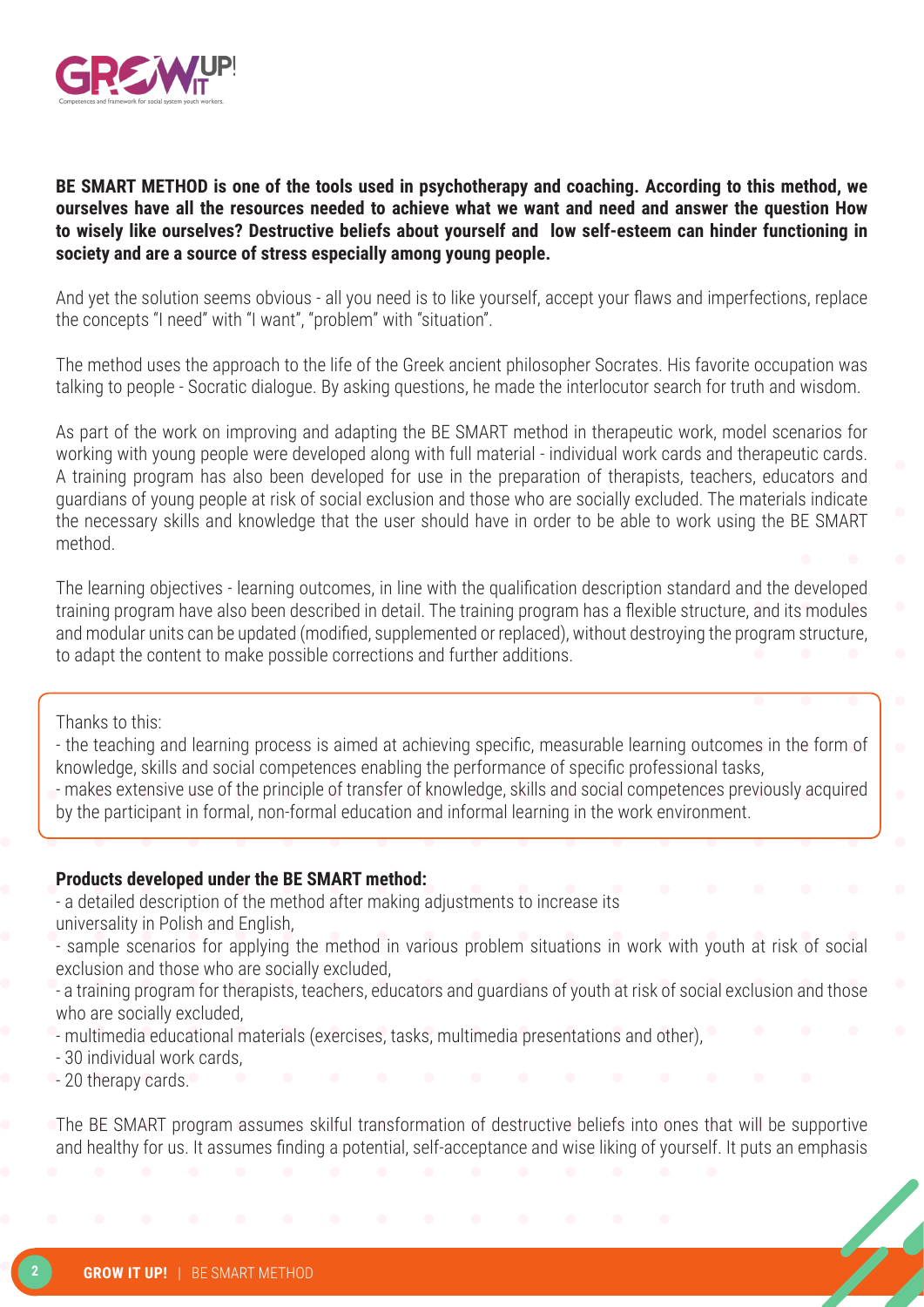

on learning about yourself, self-acceptance, liking yourself and your weaknesses, getting rid of barriers, gaining awareness of your own resources, ability to deal with stress, and thus acquiring skills that will help meet your needs and make functioning in society easier. All this should be done using simple and friendly methods and tools.

# **Educational environment**

The school environment is a place where children, young people of all ages, as well as teachers and educators spend a significant part of their lives. This is where the self-esteem, self-confidence, logical thinking, the art of asking questions, debates, conversations and healthy thinking often starts. Attending school is conditioned by law and often both parents and students must accept the school they will get assignment because of the regionalization. There is no problem when we have friends from our estate and the school becomes a place where we go with a smile every day. It is more difficult when the school and teachers do not meet the expectations of students, and the new situation itself can arouse fear in a new person. This can result in a loss of self-esteem or confidence if it has not been built at a healthy and stable level at home.

School is one of the most important stages in the life of a young person. It is at this time that development is the fastest and our attitudes are created. Education, especially the early one, has an impact on our entire life, on the decisions we will make in the future, on friendships that will be made, on interests, hobbies, things liked and disliked, and what kind of people we will be.

The task of educators is not so simple. In addition to providing knowledge, learning to write, read and everything related to this, the school, teachers, educators and employees supporting youth in foster care homes and educational institutions also conduct social education. They teach how to behave in many situations, teach culture, self-control, show the values of education and learn how to use it. Thus, people associated with education not only teach but also motivate young people to change, broaden their interests and deepen their knowledge.

This is not a simple task, especially nowadays, when education has ceased to be "fashionable" and more and more young people resign from further education after the age of 18, to take up a job in order to become financially independent. Many people also go abroad to work.

Often people, children from rural areas, have to travel to school, which of course is associated with considerable costs, not only financial, but also non-financial such as allocating time for fun or a long sleep. Finishing from primary school, choosing a high school, sixth form, college, apprenticeship, university or a job are one of the most important decisions in everyone's life. It is these choices that shape our personality, allow us to orientate us to the goals that we want to achieve both at work and in private life, to be SMART.

Probably many of us remember finishing high school or sixth form. Depending on personality and experience, there may be negative or positive memories associated with this period. It is the school, the environment, teachers, educators and friendships that can be made that can influence life decisions regarding the professional future. The wealth that reality gives us means that theorists have different approaches to the theory of education. Many educators point to the opportunities offered by today's world and openness in the search for effective methods of teaching and educating both young people and mature people that are still in educated because they want it. '' Teachers are at the heart of the educational process. The more importance is attached to education - understood as the transmission of elements of culture, strengthening social cohesion and justice, and education of staff who are so important in modern, technology-based economies - the more important are the teachers who are responsible for this education ''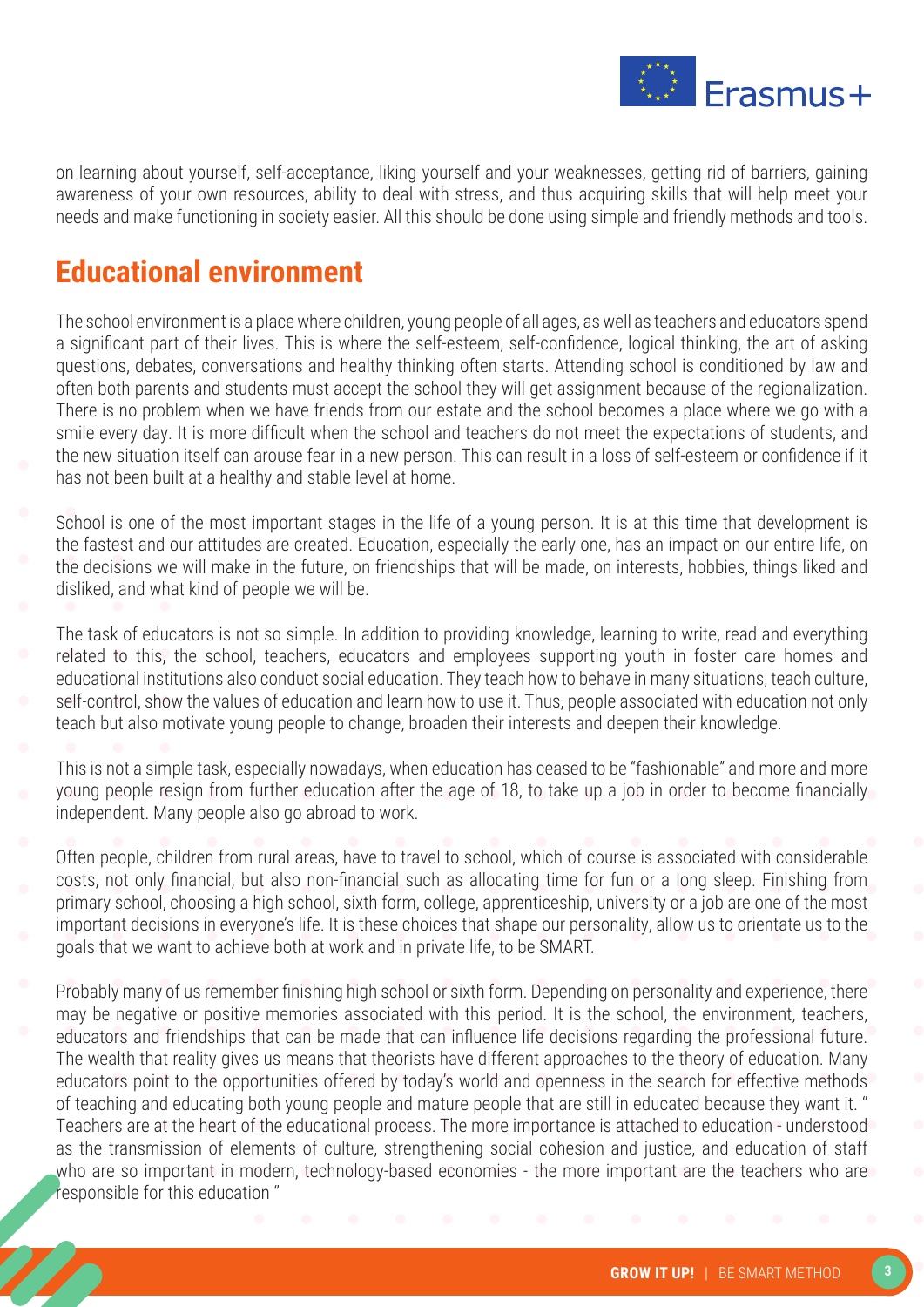

It was this responsibility in the nineteenth century that gave teachers the privilege of being the most important figures in education. It was the educator who stood on the pedestal of education and was in the center of attention, where didactics, teaching and education were closely related to him. Students were not taken into account, and teachers often behaved as if they were alone in the classroom, not giving students a chance to express their own opinion. At the turn of the century, everything changed, when it was found that the student is more important than the teacher and it is on them the mentioned theories should focus on. It is the student who should be in the spotlight.

An important change in the current theory of educating and educating young people was the position of an educator who was supposed to inspire students, motivate them to act, care for the intellectual development of pupils, and educate through teaching. '' Education, which is the central category of research in teaching, can therefore be defined as interrelated learning and teaching processes with accompanying education '', which is a component of the BE SMART method.

Elements of the education process are very important in planning the educational program. If they are recognized in a general way, they are called tasks or final goals. They can also be the core curriculum for education. Then their scope is less general. We are then talking about intermediate goals, which may concern, for example, a single methodical case or a strictly defined educational setting. In the modern education system, the teacher and student should work together to form a whole on a partnership basis to achieve the synergy effect.

When taking into account different teaching models, whenever possible, one should not choose a teaching model before knowing the target group. Everyone is different, each group of people is different. The learning method can be different. Young people also like to work alone, having the opportunity to explore knowledge independently. As seen in the UK, people who have independent tasks to do, do so much more willingly and faster, often giving in the work before the deadline. Young people can discover interesting things and realise their passions by discovering the secrets of science. Empowerment (another component of the BE SMART method) is a useful form of education and developing a sense of self-confidence and self-esteem in young people. Often the managerial role of the teacher is retained with the active participation of students.

#### **Features of a modern education model according to Czesław Kupisiewicz:**

- unity of learning and teaching; unity of didactic and educational effects
- versatility combining what is happening at school with life; possibility of embracing
- didactic and educational activity with various work pace, knowledge
- degree of proficiency in the subject, aptitude or learning difficulties
- methodological and organisational flexibility.

Also, a very important issue is the elements of a common learning process. Wincenty Okoń is the creator of the 7- elements theory.

This theory is quite flexible and does not indicate the obligation for all seven factors to appear in one lesson. This theory is also the basis for creating the BE SMART method due to its timeless use in formal and non-formal education.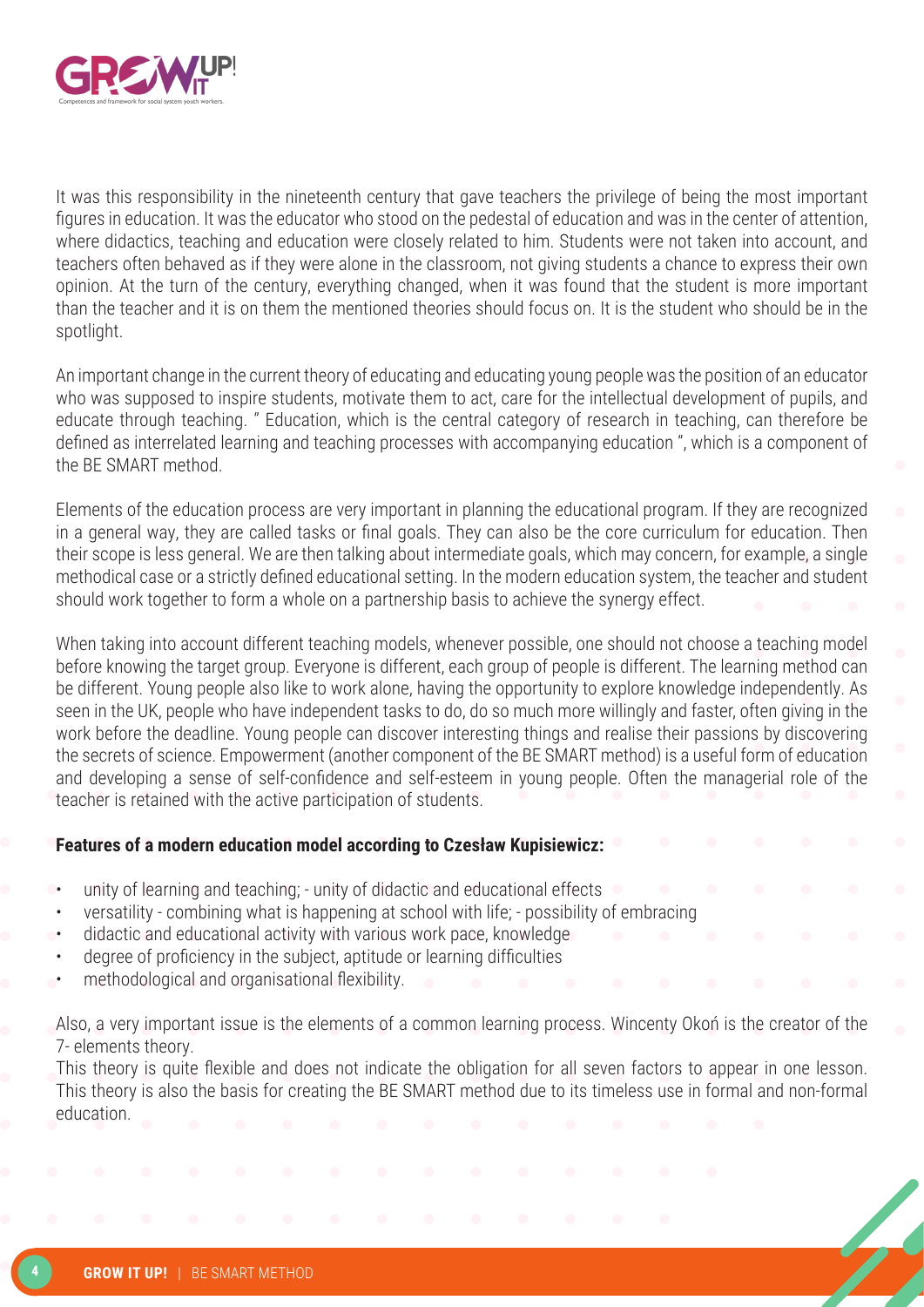

The 7 elements in the education process include:

- motives for teaching learning (raising awareness of tasks and goals)
- acquaintance, method of transferring new material, methods of recording the information provided
- shaping generalisations
- developing skills
- shaping habits
- assessing and controlling learning outcomes
- close relationship between theory and practice.

The indicated elements are closely related to each other. They are commandments that show didactics how they should teach, so that it will bring the best results in teaching. Preparing educators is the starting elements that encourages or discourages students. Each new situation is associated with the fear that accompanies a young person. A new environment, class, classmates can make students feel fear of a new challenge. A teacher should 'come in' and lead young people through the first days, weeks at school, through new material. It depends only on the first impression on how we perceive each other.

#### **Building self-esteem - Self evaluation**

Unstable self-esteem depends on what you hear from others. It varies, it can be once high, once low. This is quite normal for children who do not yet have an identity. However, in the case of adults it is rather associated with immaturity.

Stable (healthy) self-esteem is formed. A person has an established opinion about himself, sees himself in a healthy way, regardless of the comments or opinions heard about himself. The comments can, of course, affect your view of yourself a bit, but it doesn't change much anymore because of one opinion of people who are not in your immediate circle.

Inadequate (unhealthy) self-esteem is associated with a not entirely realistic self-image. It can be too low in relation to real achievements or too high, completely devoid of self-criticism. Therefore, it is associated with both incomplete / false knowledge, but also, as a result, too negative or too positive assessment of the person. There is no balance here. It's either too high or too low.

Samoocena zaniżona – osoba ma bardzo niskie mniemanie o sobie, nieproporcjonalne do swoich możliwości. Ocenia siebie zbyt nisko, nie wierzy w siebie i swoje zdolności. W efekcie nie podejmuje się zadań adekwatnych do swoich umiejętności, wybiera rzeczy zbyt łatwe, przez co nie osiąga tego, co mogłaby osiągnąć lub nie dzieli się swoimi talentami nie wierząc, że może odnieść sukces. W domu jest wycofana, może swoje niedoskonałości przykrywać śmiechem oraz poświęcaniem się innym, bo chce być lubiana. Ma wielu znajomych, przez co może tracić energię na pomaganie innym. Często może dawać się wykorzystywać innym osobom. Jest inna w domu, inna w pracy. Jakby 2 osoby. To z kolei sprawia, że nie ma dostaje nowych powodów by wierzyć w siebie. Bo jeśli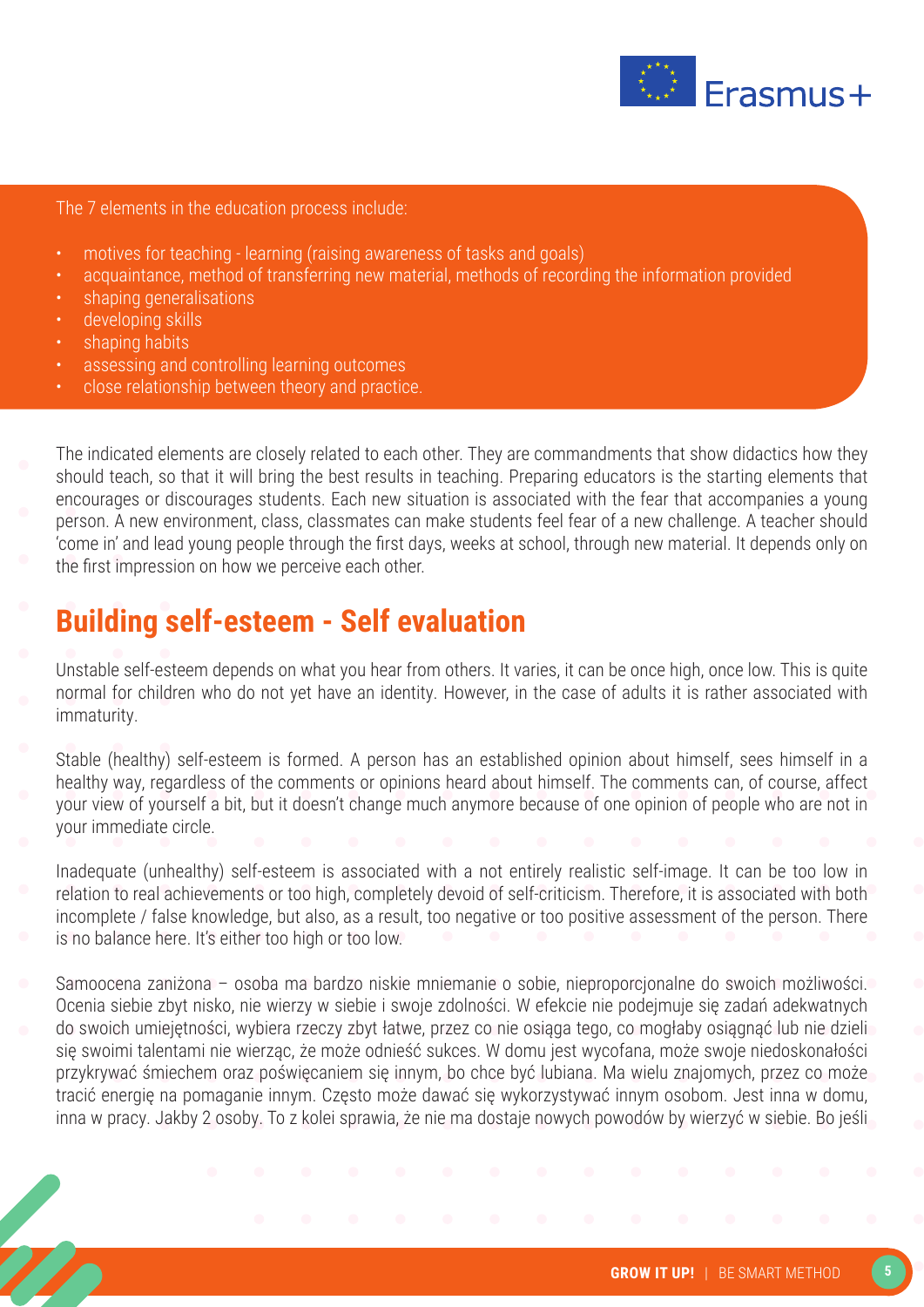

nie robi niczego, z czym mogłaby się zmierzyć – nie ma okazji wykazać się sama przed sobą, czym mogłaby SOBIE zaimponować. Tak więc samoocena nie ma szansy na zmianę. Osoba nie jest odporna na krytykę, boi się opinii innych ludzi, dlatego często nakłada zbytnią energię na kontakty z innymi, zbytnio dba, aby ludzie ją lubili, przez co ponosi koszty w spadkach energii. Obraża się. Martwi się tym, co inni o niej myślą lub w ogóle odsuwa od siebie te myśli nie dopuszczając do konfrontacji.

Low self-esteem - a person has a very low self-esteem, disproportionate to their abilities. The person will value themselves too low, doesn't believe in themselves and their abilities. As a result, they do not undertake tasks adequate to their skills, chooses things that are too easy, which means they do not achieve what they could achieve or does not share their talents without believing that they can be successful. At home, they is withdrawn, can cover their imperfections with laughter and devotion to others, because they wants to be liked. This person has many friends, which can cause them to lose energy helping others. They can often be used by other people. They are different at home, different at work. Like 2 people. This in turn means that they have no new reason to believe in themselves. People are not immune to criticism, they are afraid of other people's opinions, therefore often put too much energy on contacts with others and therefore he incurs costs in energy drops. They worry about what others think about them or even move away from them in order to prevent confrontation.

Overstated self-esteem - a person believes in themselves excessively. They think that they are better than others, that they achieve more than is true. For example, they have no education, but give advice to others because they believe that they are an expert through THEIR experience, but there are no facts to support it. This person overestimates their abilities, therefore undertakes tasks that are too difficult, because they believe that they will cope with them in order to gain the respect of other people from the HIGHER spheres. They think that they are unique. The result is failure and frustration, because they cannot establish relationships with other people, because no one is worthy to be with that person. They want to be admired. Then often blames others for their failures, are aggressive, can't handle anger, is indulged and has a strong sense of control. Such people can also exalt themselves, which is why they are perceived negatively by their surroundings. They are not immune to criticism, they are afraid of other people's opinions, so they often put too much energy on contacts with others wanting people to like them, and thus bear the costs of energy drops. They worry about what others think about them or even move away from them in order to prevent confrontation.

Adequate (healthy) self-esteem- takes into account both strengths and weaknesses. It is based on real situations, facts and achievements - that is, what the person has actually achieved (the person has proof of it - fact - objective truth). A person knows what they have done well enough and what they are doing wrong. They select tasks with the optimal level of difficulty. Thanks to this they can grow and at the same time often do not experience excess frustration. Performance in these tasks, knowledge of your successes, strengths and weaknesses builds a mature and healthy self-esteem and self-satisfaction. However, this is satisfaction, the cause of which is specific. It does not overshadow imperfections because a person knows that he is not one-faceted. He knows that he can have both successes and failures. However, there is no problem with that. They are happy to accept constructive criticism to work on personality development in the best possible way.

One of the tasks to be used in working with young people is the method of working with unhealthy beliefs based on work cards. Unhealthy beliefs cause unhealthy thinking and are often the cause of a depressed mood. A young person can create black scenarios, get entangled in unpleasant emotions and may have difficulty getting out of the impasse. That is why it is important for a young person to learn how to think healthy using the BE SMART method.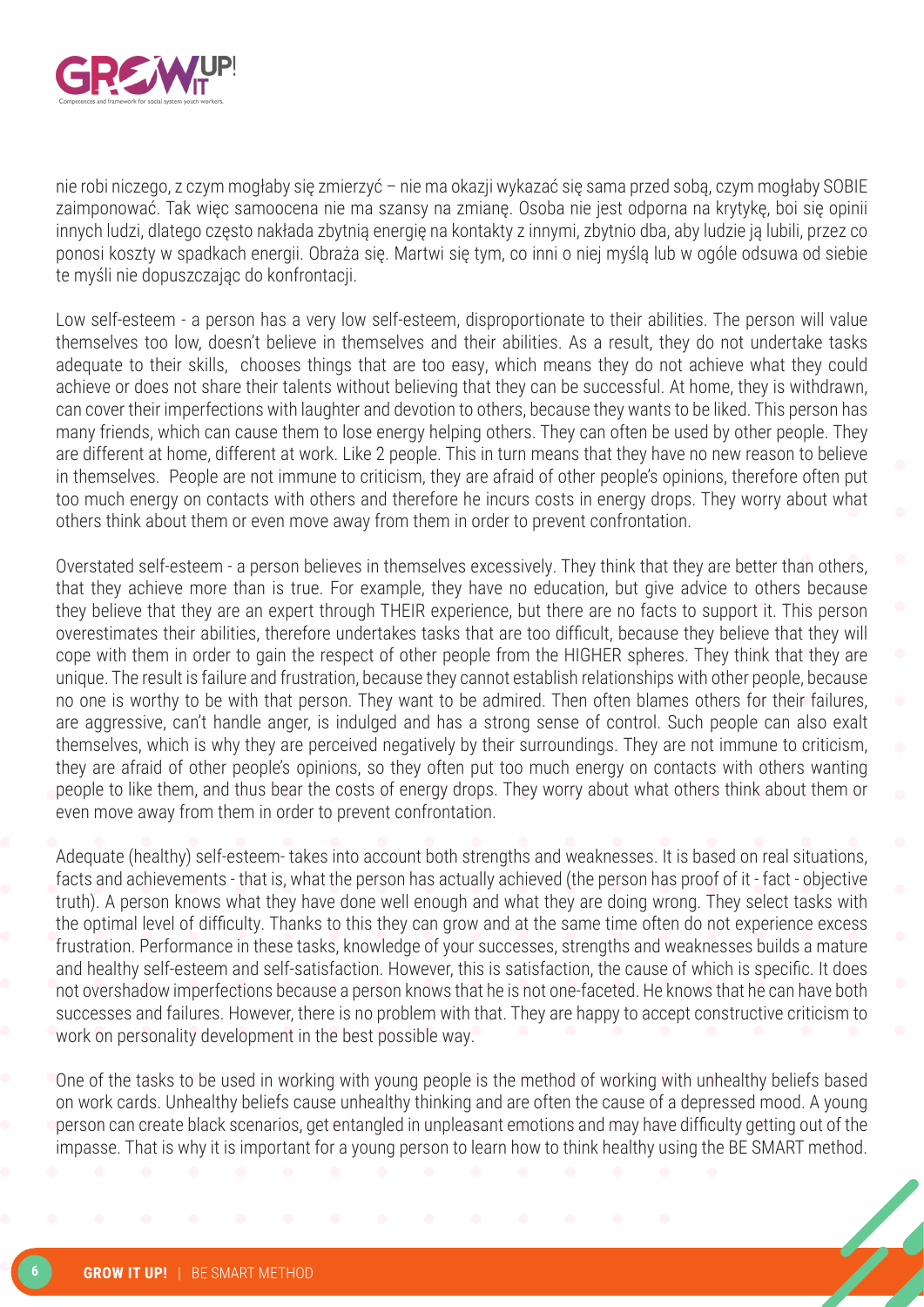

#### **Suggested work cards:**

"Finding self-critical thoughts,"

|                        | <b>Data</b>           |                        |                        |                        | <b>Sytuacja</b>        |                        |                        | Emocje i doznania<br>fizyczne (ocena<br>intensywności 0-100%) |                        |                        | Samokrytyczne myśli.<br>Co dokładnie przyszło<br>ci do głowy, gdy<br>zaczęłaś czuć się źle ze<br>sobą?<br>Ocena wiary 0-10% |                        | Pogarszające problem<br>zachowanie |                        |                        |                        |
|------------------------|-----------------------|------------------------|------------------------|------------------------|------------------------|------------------------|------------------------|---------------------------------------------------------------|------------------------|------------------------|-----------------------------------------------------------------------------------------------------------------------------|------------------------|------------------------------------|------------------------|------------------------|------------------------|
| $\bullet$<br>$\bullet$ | $\bullet$             |                        |                        |                        |                        |                        |                        |                                                               |                        |                        |                                                                                                                             |                        |                                    |                        |                        |                        |
| $\bullet$              | $\bullet$             | $\bullet$              |                        |                        |                        |                        |                        |                                                               |                        |                        |                                                                                                                             |                        |                                    |                        |                        |                        |
| $\bullet$              | $\bullet$             | $\bullet$              |                        |                        |                        |                        |                        |                                                               |                        |                        |                                                                                                                             |                        |                                    |                        |                        |                        |
| $\bullet$              | $\bullet$             | $\bullet$              |                        |                        |                        |                        |                        |                                                               |                        |                        |                                                                                                                             |                        |                                    |                        |                        |                        |
| $\bullet$              | $\bullet$             | $\bullet$              |                        |                        |                        |                        |                        |                                                               |                        |                        |                                                                                                                             |                        |                                    |                        |                        |                        |
| $\bullet$              | $\bullet$             | $\bullet$              |                        | $\bullet$              | $\bullet$              | $\bullet$              | $\bullet$              | $\bullet$                                                     | $\bullet$              |                        | $\bullet$                                                                                                                   | $\bullet$              | $\bullet$                          | $\bullet$              | $\bullet$              | $\bullet$              |
| $\bullet$              | $\bullet$<br>Comments | $\bullet$<br>$\bullet$ | $\bullet$<br>$\bullet$ | $\bullet$<br>$\bullet$ | $\bullet$<br>$\bullet$ | $\bullet$<br>$\bullet$ | $\bullet$<br>$\bullet$ | $\bullet$<br>$\bullet$                                        | $\bullet$<br>$\bullet$ | $\bullet$<br>$\bullet$ | $\bullet$<br>$\bullet$                                                                                                      | $\bullet$<br>$\bullet$ | $\bullet$<br>$\bullet$             | $\bullet$<br>$\bullet$ | $\bullet$<br>$\bullet$ | $\bullet$<br>$\bullet$ |
| $\bullet$              | $\bullet$             | $\bullet$              | $\bullet$              | $\bullet$              | $\bullet$              | $\bullet$              | $\bullet$              | $\bullet$                                                     | $\bullet$              | $\bullet$              | $\bullet$                                                                                                                   | $\bullet$              | $\bullet$                          | $\bullet$              | $\bullet$              | $\bullet$              |
|                        |                       |                        |                        |                        |                        |                        |                        |                                                               |                        |                        |                                                                                                                             |                        |                                    |                        |                        |                        |
| $\bullet$              |                       |                        |                        |                        |                        |                        |                        |                                                               |                        |                        | the contract of the contract of the contract of the contract of the contract of the contract of the contract of             |                        |                                    |                        |                        |                        |
|                        | $\bullet$             |                        |                        |                        |                        |                        |                        |                                                               |                        |                        | the contract of the contract of the contract of the contract of the contract of the contract of the contract of             |                        |                                    |                        |                        | $\bullet$              |
|                        |                       |                        |                        |                        |                        |                        |                        |                                                               |                        |                        |                                                                                                                             |                        |                                    |                        |                        |                        |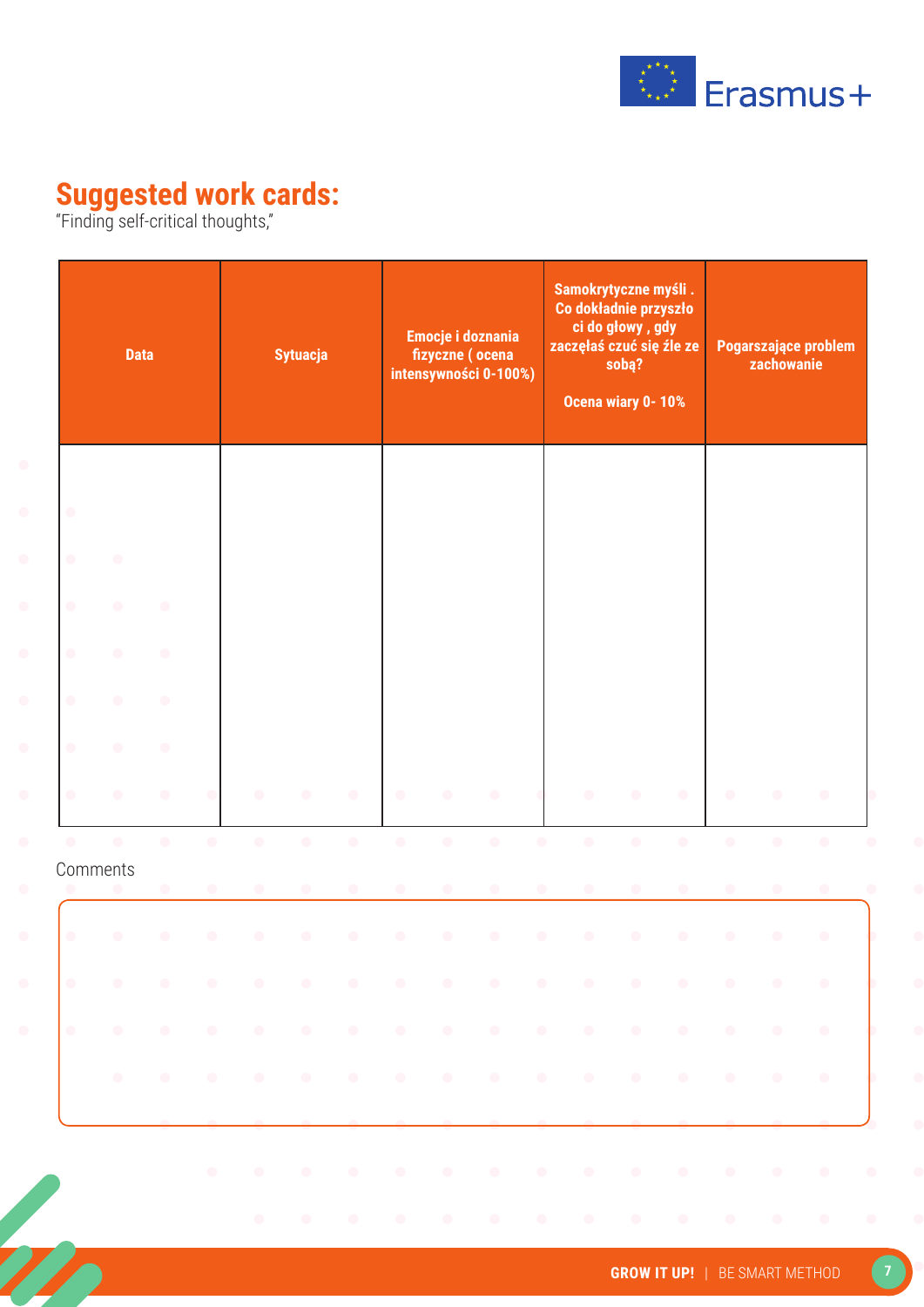

### **Karta pracy ''Ocena wiary w przekonanie''**

Ocena wiary w przekonanie:

| 0%                     |           |           |           |           | 25%       |           |            |           | 50%                                                                                                             |           |           |           | 75%       |           |           |           | 100%              |
|------------------------|-----------|-----------|-----------|-----------|-----------|-----------|------------|-----------|-----------------------------------------------------------------------------------------------------------------|-----------|-----------|-----------|-----------|-----------|-----------|-----------|-------------------|
| $0 - 100%$             |           |           |           |           |           |           |            |           |                                                                                                                 |           |           |           |           |           |           |           |                   |
| Others                 |           |           |           |           |           |           |            |           |                                                                                                                 |           |           |           |           |           |           |           |                   |
| 0%                     |           |           |           |           | 25%       |           |            |           | 50%                                                                                                             |           |           |           | 75%       |           |           | $\bullet$ | 100%<br>$\bullet$ |
| World                  |           |           |           |           |           |           |            |           |                                                                                                                 |           |           |           |           |           | $\bullet$ | $\bullet$ | $\bullet$         |
| 0%                     |           |           |           |           | 25%       |           |            |           | 50%                                                                                                             |           |           |           | 75%       |           |           |           | 100%              |
|                        |           |           |           |           |           |           |            |           |                                                                                                                 |           |           |           |           |           | $\bullet$ | $\bullet$ | $\bullet$         |
|                        |           |           |           |           |           |           |            |           |                                                                                                                 |           |           |           |           |           | $\bullet$ | $\bullet$ | $\bullet$         |
| O                      | $\bullet$ | $\bullet$ | $\bullet$ | $\bullet$ | O         | œ         | $\bullet$  | $\bullet$ | $\bullet$                                                                                                       | $\bullet$ | $\bullet$ | $\bullet$ |           | ۰         | $\bullet$ | $\bullet$ | $\bullet$         |
| $\bullet$              | $\bullet$ | $\bullet$ | $\bullet$ | $\bullet$ | $\bullet$ | $\bullet$ | $\bullet$  | $\bullet$ | $\bullet$                                                                                                       | $\bullet$ | $\bullet$ | $\bullet$ | $\bullet$ | $\bullet$ | $\bullet$ | $\bullet$ | $\bullet$         |
|                        | Comments  |           | $\bullet$ | $\bullet$ | $\bullet$ | $\bullet$ | $\bigcirc$ | $\bullet$ | $\bullet$                                                                                                       | $\bullet$ | O         | $\bullet$ | O         | ۰         | $\bullet$ | $\bullet$ | $\bullet$         |
|                        | O         | $\bullet$ | $\bullet$ | $\bullet$ | $\bullet$ | $\bullet$ | $\bullet$  | $\bullet$ | $\bullet$                                                                                                       | $\bullet$ | $\bullet$ | $\bullet$ | $\bullet$ | $\bullet$ | $\bullet$ | $\bullet$ | $\bullet$         |
|                        |           |           |           |           |           |           |            |           | the contract of the contract of the contract of the contract of the contract of the contract of the contract of |           |           |           |           |           |           |           |                   |
|                        |           |           |           |           |           |           |            |           |                                                                                                                 |           |           |           |           |           |           |           |                   |
| $\left  \cdot \right $ |           |           |           |           |           |           |            |           |                                                                                                                 |           |           |           |           |           |           |           |                   |
|                        |           |           |           |           |           |           |            |           |                                                                                                                 |           |           |           |           |           |           |           |                   |
| $\bullet$              |           |           |           |           |           |           |            |           | the contract of the contract of the contract of the contract of the contract of the contract of the contract of |           |           |           |           |           |           |           |                   |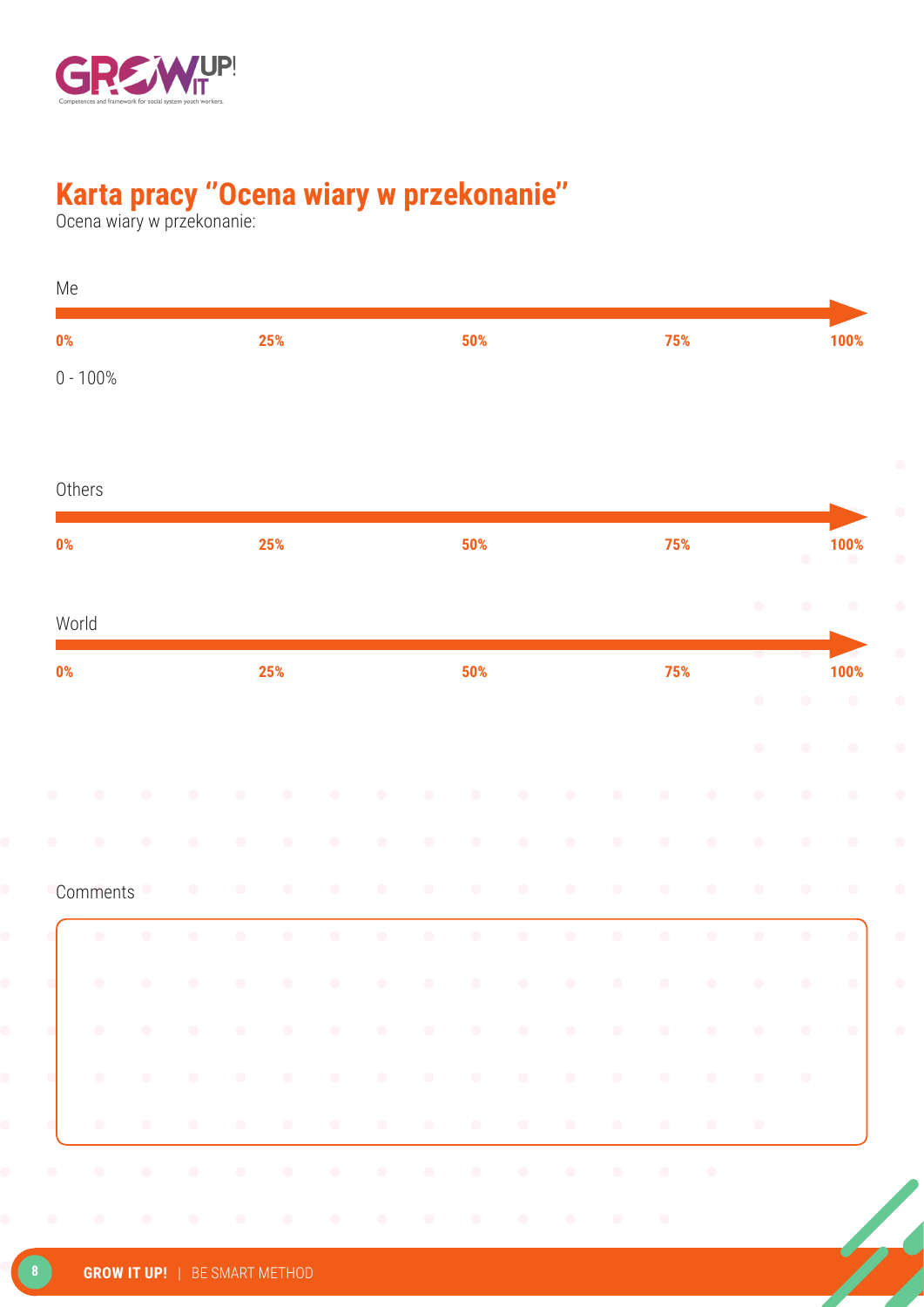

| Belief:                  |                                                                                                                                     |                         |        |                     |  |  |                                                                                                                                                                                                                                           |  |  |  |  |
|--------------------------|-------------------------------------------------------------------------------------------------------------------------------------|-------------------------|--------|---------------------|--|--|-------------------------------------------------------------------------------------------------------------------------------------------------------------------------------------------------------------------------------------------|--|--|--|--|
|                          |                                                                                                                                     |                         |        |                     |  |  |                                                                                                                                                                                                                                           |  |  |  |  |
|                          |                                                                                                                                     |                         |        |                     |  |  |                                                                                                                                                                                                                                           |  |  |  |  |
|                          |                                                                                                                                     |                         |        |                     |  |  |                                                                                                                                                                                                                                           |  |  |  |  |
|                          |                                                                                                                                     |                         |        |                     |  |  |                                                                                                                                                                                                                                           |  |  |  |  |
|                          | Evidence confirming my belief                                                                                                       |                         |        |                     |  |  |                                                                                                                                                                                                                                           |  |  |  |  |
|                          | Gather all the evidence (using evidence you prove that your belief is correct, true and healthy). Write them down<br>and scan them. |                         |        |                     |  |  |                                                                                                                                                                                                                                           |  |  |  |  |
|                          |                                                                                                                                     |                         |        |                     |  |  |                                                                                                                                                                                                                                           |  |  |  |  |
|                          |                                                                                                                                     |                         |        |                     |  |  |                                                                                                                                                                                                                                           |  |  |  |  |
|                          |                                                                                                                                     |                         |        |                     |  |  |                                                                                                                                                                                                                                           |  |  |  |  |
|                          |                                                                                                                                     |                         |        |                     |  |  |                                                                                                                                                                                                                                           |  |  |  |  |
|                          |                                                                                                                                     |                         |        |                     |  |  |                                                                                                                                                                                                                                           |  |  |  |  |
|                          |                                                                                                                                     |                         |        |                     |  |  |                                                                                                                                                                                                                                           |  |  |  |  |
|                          |                                                                                                                                     |                         |        |                     |  |  |                                                                                                                                                                                                                                           |  |  |  |  |
|                          |                                                                                                                                     |                         |        |                     |  |  |                                                                                                                                                                                                                                           |  |  |  |  |
|                          | $\bullet$                                                                                                                           | $\sim$                  |        |                     |  |  |                                                                                                                                                                                                                                           |  |  |  |  |
|                          |                                                                                                                                     |                         |        |                     |  |  |                                                                                                                                                                                                                                           |  |  |  |  |
|                          |                                                                                                                                     |                         |        |                     |  |  |                                                                                                                                                                                                                                           |  |  |  |  |
|                          | Comments:                                                                                                                           |                         |        |                     |  |  |                                                                                                                                                                                                                                           |  |  |  |  |
|                          |                                                                                                                                     |                         |        |                     |  |  |                                                                                                                                                                                                                                           |  |  |  |  |
|                          |                                                                                                                                     |                         |        |                     |  |  |                                                                                                                                                                                                                                           |  |  |  |  |
|                          |                                                                                                                                     |                         |        |                     |  |  |                                                                                                                                                                                                                                           |  |  |  |  |
|                          | $\bullet$                                                                                                                           |                         |        |                     |  |  |                                                                                                                                                                                                                                           |  |  |  |  |
|                          | $\bullet$                                                                                                                           |                         |        |                     |  |  |                                                                                                                                                                                                                                           |  |  |  |  |
| $\bullet$                |                                                                                                                                     |                         |        | $\hat{\mathcal{O}}$ |  |  |                                                                                                                                                                                                                                           |  |  |  |  |
|                          | $\sim$ 0.                                                                                                                           | $\hat{\mathcal{L}}$     | $\sim$ | $\alpha$            |  |  | $\mathcal{A}^{\mathcal{A}}$ , and the set of the set of the set of the set of the set of the set of the set of the set of the set of the set of the set of the set of the set of the set of the set of the set of the set of the set of t |  |  |  |  |
| $\overline{\phantom{a}}$ | $\bullet$                                                                                                                           | $\langle \cdot \rangle$ |        |                     |  |  |                                                                                                                                                                                                                                           |  |  |  |  |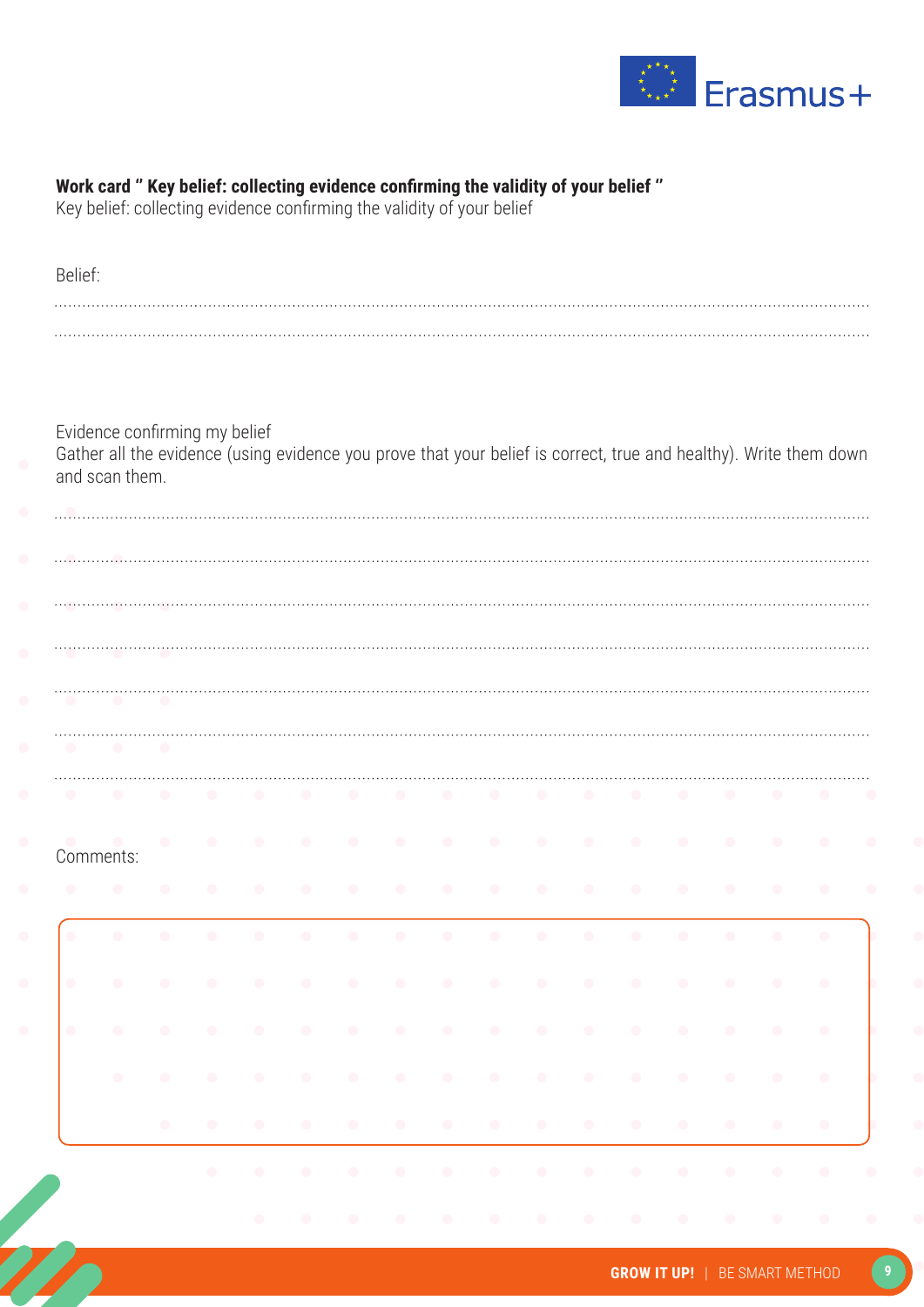

#### **Personality**

'' Personality '' is a term that can have many meanings. Personality can be positive, negative, it can be dexterity or skilled in interpersonal relations. Then it is assessed in terms of abilities that can trigger the reactions of other people. Personality is also an impression that exerts on others. It can be an anxious, aggressive, submissive, positive or negative personality, etc. '' Personality is what gives order and coherence to all types of human activities. Personality is a part of an individual that distinguishes him from others, is the most characteristic for a person, makes them what they really are. ''

'' In each of these cases, the observer chooses the trait or property that is highly characteristic of the individual and which probably forms an important part of the overall impression that the individual gives to others, and the personality of the individual is determined by that property. '' The above definitions contain answers to questions that may raise doubts. Personality is a series of concepts that are very important in the characteristics of the desired attitude of a teacher, educator or a, youth worker. Educator, regardless of what type of young people he is dealing with, what type of parents or guardians he meets every day, he should have psychological, methodological, pedagogical and specialist knowledge. It is not enough to have only theoretical knowledge in a given field. Predispositions and features are very important in a teacher's personality and his approach to certain difficult matters.

The world is progressing, so teachers have the opportunity to learn on a regular basis and can supplement their knowledge. Predispositions to the profession of an educator are either present or not. You can't teach them. However, you can learn methods used in education and work with young people based on the innovations of the world of education using modern methods of formal and informal education.

Stefan Szuman, a 'psychologist with a Renaissance personality, more than 20 years ago published a view that there is certainly no separate, innate trait that would be a specific and fundamental disposable basis for this talent. Although this is a significant passage of time, his view is timeless. Pedagogical talent is acquired by the educator's own work aimed at emerging from his individual personality structure his own pedagogical talent. '' BE SMART is a method based on respect, empathy, humanism, justice, self-respect, respect towards others, friendship and peace. These are the values that the BE SMART program teaches in its assumption. A human being is a complicated being, significantly different from another human being, but at the same time he is the most expensive being in life, priceless. It is the teachers and educators, especially in the early stages of a young person's

life, that shape their further life path. It is the pedagogical craftsmanship, personality of the educator, teacher that will largely depend on the mental development of the pupil, his civic attitude or even happiness in his personal life. It's all about sensitivity to other people. The ability to cooperate and the understanding of the student's behaviour and his needs are very important. The whole range of positive features in a young person through the use of the BE SMART program will allow to incorporate positive features into the personality of the educated person. BE SMART is a program based on which a young person is led to full development and the educator '' leads among the intricacies of life paths and constant choices, can wisely advise, cares for other people. He did not become a passive material of history and great political powers, but he was an independent subject, perpetrator of his own fate and co-creator of the prosperity of society ''